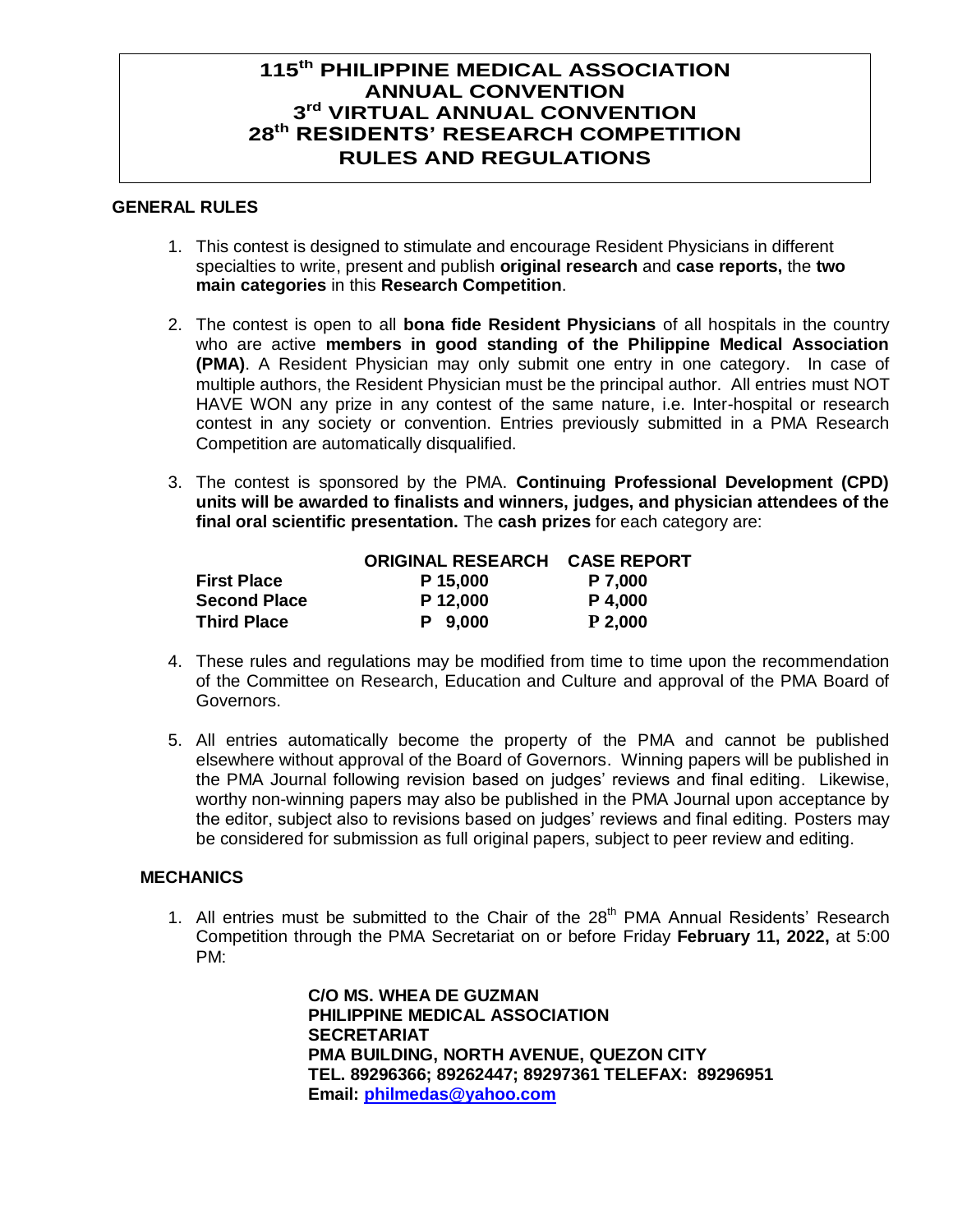- 2. Entries must be clearly labeled "ORIGINAL RESEARCH COMPETITION," OR "CASE REPORT COMPETITION" and submitted in **both original (PDF) full hard-copy versions and** *anonymized* **(PDF and WORD) soft copies**, according to specifications listed below.
- 3. Entries for each category will be pre-judged according to the following criteria:

| <b>ORIGINAL PAPERS</b>                         |            |
|------------------------------------------------|------------|
| <b>ORIGINALITY &amp; SIGNIFICANCE OF STUDY</b> | <b>25%</b> |
| <b>INTRODUCTION AND OBJECTIVES</b>             | 10%        |
| <b>MATERIALS AND METHODS</b>                   | <b>20%</b> |
| <b>RESULTS (INCLUDING TABLES, FIGURES)</b>     | 20%        |
| <b>DISCUSSION, CONCLUSION, RECOMMENDATIONS</b> | 25%        |
| <b>CASE REPORTS</b>                            |            |
| <b>ORIGINALITY &amp; SIGNIFICANCE OF CASE</b>  | 25%        |
| <b>INTRODUCTION</b>                            | 10%        |
| <b>ACTUAL CASE REPORT (INCLUDING FIGURES)</b>  | 25%        |
| <b>DISCUSSION (INCLUDING TABLES)</b>           | 40%        |

- 4. Only the top five (5) finalists each for the original paper and case report categories will be chosen based on the above criteria. Pre-judging scores will be converted to seventy percent (70%) of the final score. The finalists will be notified by email and telephone (if possible) by the Chair of the Committee c/o Ms. Whea De Guzman, on or before **Friday, March 25, 2022,** to allow them to prepare their final presentation. Finalists must pre-record oral video presentations and submit them by email on or before Friday, **April 8, 2022**.
- 5. The order of virtual oral presentations will be determined by drawing of lots during the online virtual presentation and question and answer session with the judges that will be held and pre-recorded on or before **Friday, April 29, 2022**.
- 6. Pre-recorded oral presentations must be completed in eight (8) minutes, with five (5) minutes to answer questions. Each of the judges may ask one (1) question, with one (1) follow-up. A warning signal will be given at five (5) minutes. Points will be deducted for every minute or fraction of a minute overtime. The oral presentations will comprise 30% of the 100% and will be added to the pre-judging score of 70%. The criteria for pre-recorded oral presentations are:

| ORIGINALITY & SIGNIFICANCE OF STUDY               | 25%        |
|---------------------------------------------------|------------|
| <b>CLARITY &amp; LOGICAL FLOW OF PRESENTATION</b> | 25%        |
| <b>VISUAL QUALITY OF SLIDES</b>                   | <b>20%</b> |
| <b>ORAL DELIVERY &amp; AUDIENCE IMPACT</b>        | 20%        |
| <b>ANSWERS TO QUESTIONS</b>                       | 10%        |

- 7. The Final Research Presentation with Question and Answer Sessions will be broadcast during the 115<sup>th</sup> PMA Annual Convention, May 19-22, 2022, where winners will be announced. Continuing professional development (CPD) units will be awarded to finalists and winners, judges, and physician attendees of the virtual final research presentation.
- 8. The decision of the Board of Judges is FINAL.